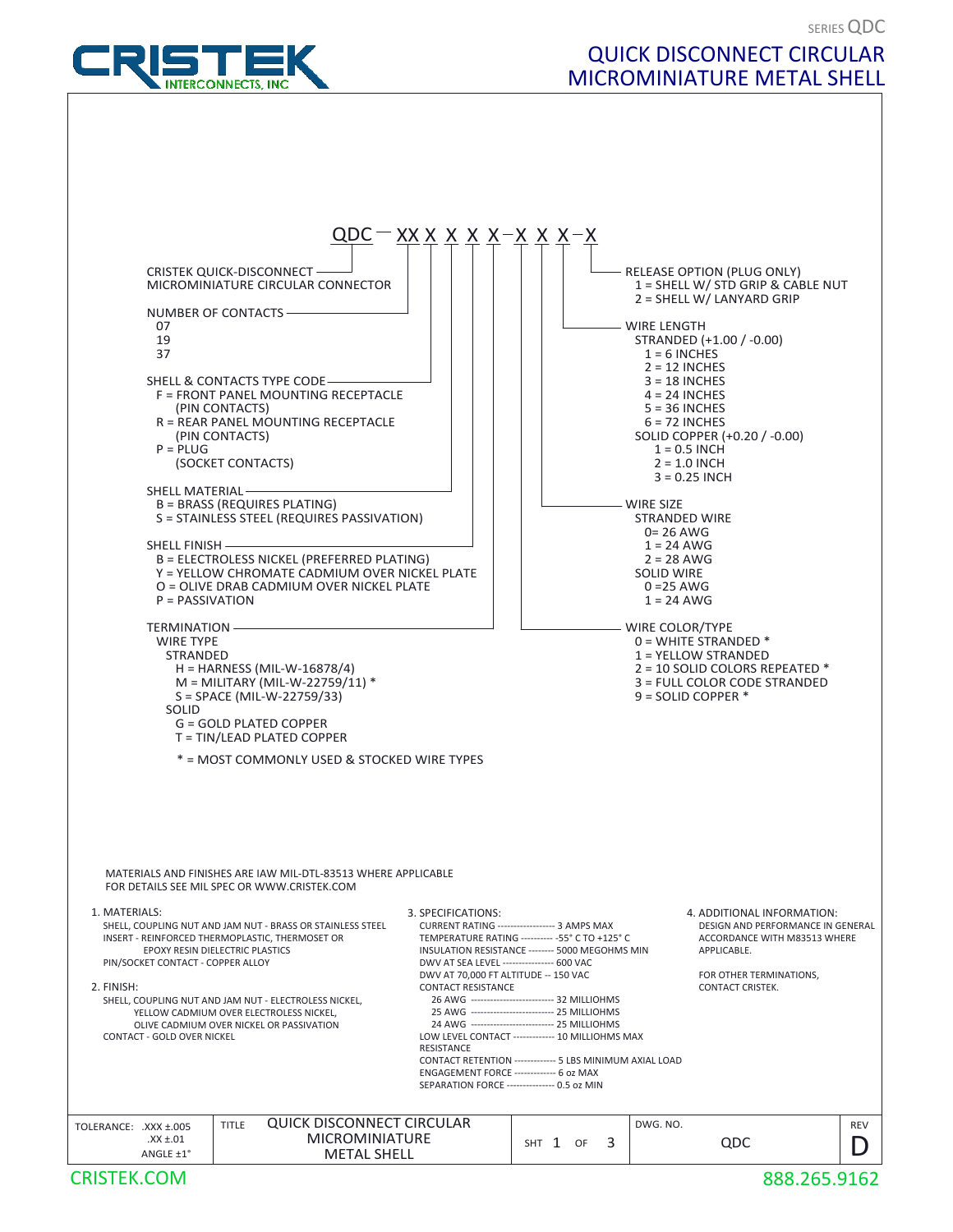SERIES QDC

## QUICK DISCONNECT CIRCULAR MICROMINIATURE METAL SHELL





CRISTEK.COM

888.265.9162